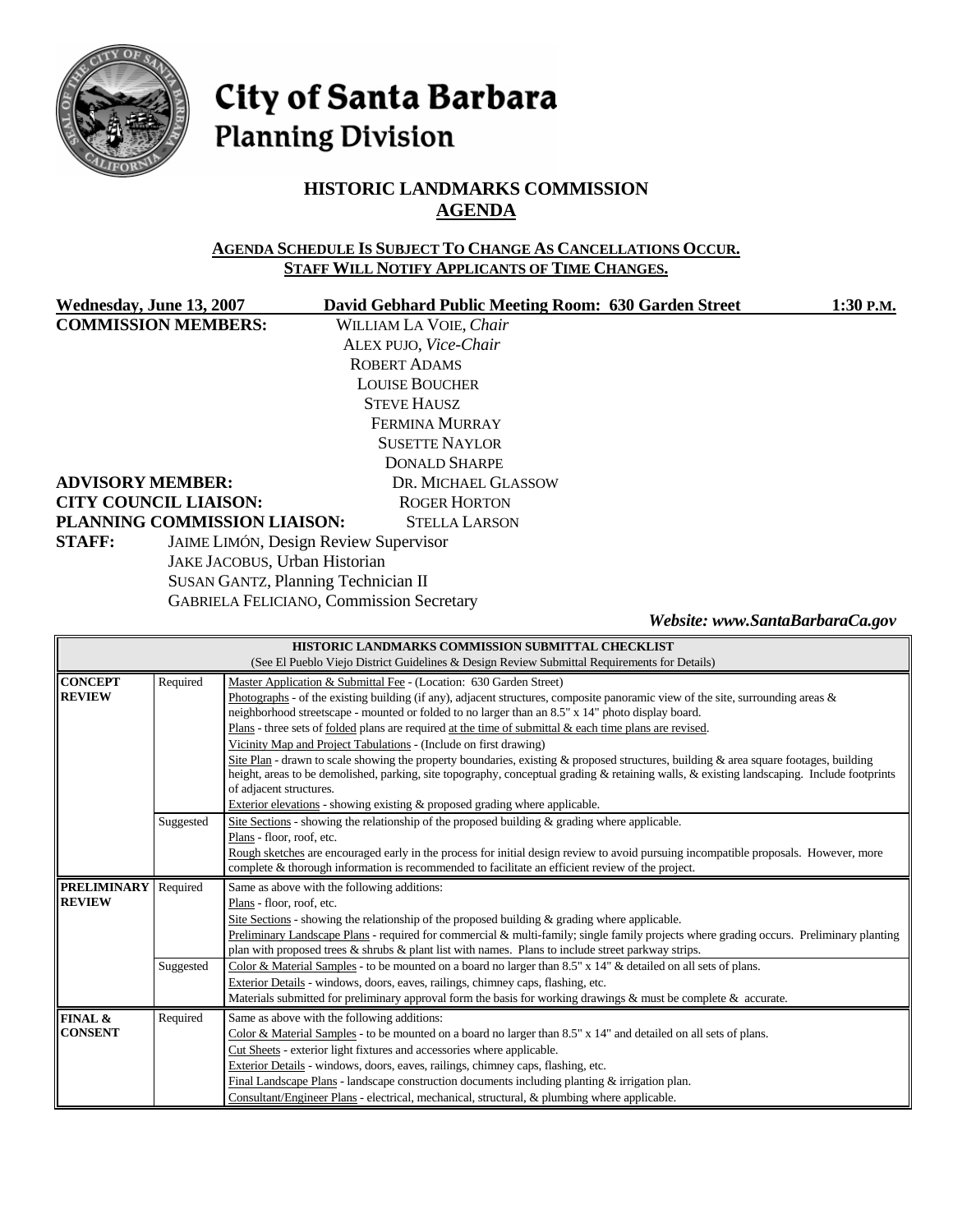## **PLEASE BE ADVISED**

 The approximate time the project will be reviewed is listed to the left of each item. It is suggested that applicants arrive 15 minutes early. The agenda schedule is subject to change as cancellations occur. Staff will notify applicants of time changes.

 The applicant's presence is required. If an applicant is not present, the item will be postponed indefinitely. If an applicant cancels or postpones an item without providing advance notice, the item will be postponed indefinitely and will not be placed on the following Historic Landmarks Commission (HLC) agenda. In order to reschedule the item for review, a rescheduling fee will be paid and the applicant must fill out and file a Supplemental Application Form at 630 Garden Street (Community Development Department) in addition to submitting appropriate plans.

 All approvals made by the HLC are based on compliance with Municipal Code Chapter 22.22 and with adopted HLC guidelines. Some agenda items have received a mailed notice and are subject to a public hearing.

 The Commission may grant an approval for any project scheduled on the agenda if sufficient information has been provided and no other discretionary review is required. Substitution of plans is not allowed, if revised plans differing from the submittal sets are brought to the meeting, motions for preliminary or final approval will be contingent upon staff review for code compliance.

 The Commission may refer items to the Consent Calendar for Preliminary and Final Historic Landmarks Commission approval.

 Preliminary and Final Historic Landmarks Commission approval is valid for one year from the date of the approval unless a time extension or Building Permit has been granted.

**Items before the Commission may be appealed to the City Council. For further information on appeals, contact the Planning Division Staff or the City Clerk's office. Said appeal must be in writing and must be filed with the City Clerk at City Hall within ten (10) calendar days of the meeting at which the Commission took action or rendered its decision. The scope of this project may be modified under further review.** 

 **AMERICANS WITH DISABILITIES ACT:** In compliance with the Americans with Disabilities Act, if you need special assistance to participate in this meeting, please contact the Planning Division at (805) 564-5470. Notification at least 48 hours prior to the meeting will enable the City to make reasonable arrangements.

 **AGENDAS, MINUTES and REPORTS:** Copies of all documents relating to agenda items are available for review at 630 Garden St. and agendas and minutes are posted online at www.SantaBarbaraCa.gov/hlc. If you have any questions or wish to review the plans, please contact Susan Gantz, at (805) 564-5470 between the hours of 8:30 a.m. to noon and 1:00 p.m. to 4:00 p.m., Monday through Friday.

#### **LICENSING ADVISORY:**

The Business and Professions Code of the State of California and the Municipal Code of the City of Santa Barbara restrict preparation of plans for certain project types to licensed professionals. Applicants are encouraged to consult with Building and Safety Staff or Planning Staff to verify requirements for their specific projects.

Unlicensed persons are limited to the preparation of plans for:

- $\triangleright$  Single or multiple family dwellings not to exceed four (4) units per lot, of wood frame construction, and not more than two stories and basement in height;
- $\triangleright$  Non-structural changes to storefronts; and,
- $\blacktriangleright$  Landscaping for single-family dwellings, or projects consisting solely of landscaping of not more than 5,000 square feet.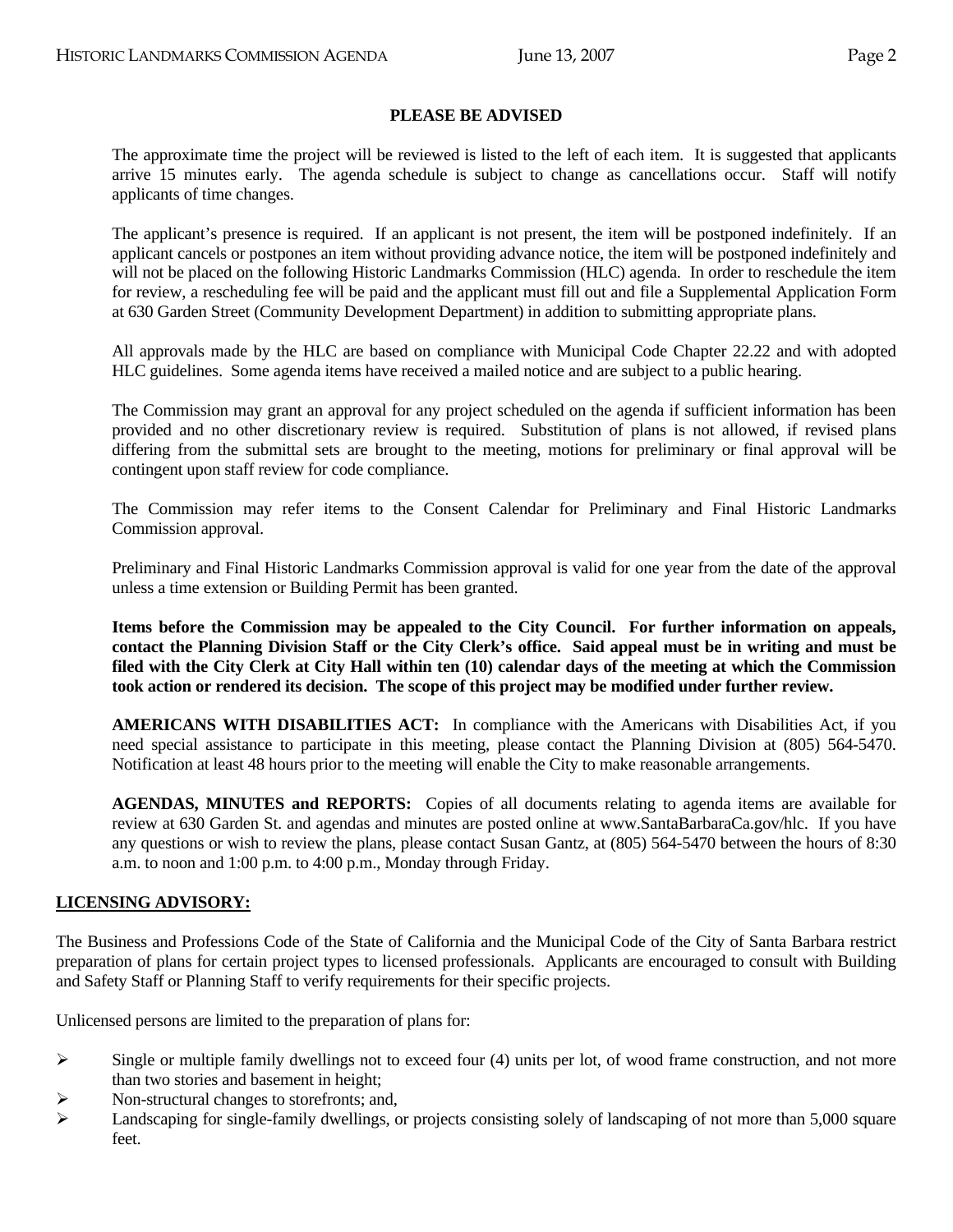# **NOTICE:**

- A. That on June 8, 2007, at 4:00 P.M., this Agenda was duly posted on the indoor and outdoor bulletin boards at the Community Development Department, 630 Garden Street, and online at www.SantaBarbaraCa.gov/hlc.
- B. This regular meeting of the Historic Landmarks Commission will be broadcast live and rebroadcast in its entirety on Friday at 1:00 P.M. on Channel 18.

# **GENERAL BUSINESS:**

A. Public Comment:

Any member of the public may address the Historic Landmarks Commission for up to two minutes on any subject within their jurisdiction that is not scheduled for a public discussion before the Board on that day. The total time for this item is ten minutes. (Public comment for items scheduled on today's agenda will be taken at the time the item is heard.)

- B. Approval of the minutes of the Historic Landmarks Commission meeting of May 30, 2007.
- C. Consent Calendar.
- D. Announcements, requests by applicants for continuances and withdrawals, future agenda items, and appeals.
- E. Subcommittee Reports.
- F. Possible Ordinance Violations.

# **ARCHAEOLOGY REPORT**

1. 1822 SAN PASCUAL ST R-3 Zone

**(1:45)** Assessor's Parcel Number: 043-163-013 Application Number: MST2004-00546 Owner: San Pascual Cottages, LLC Architect: Peter Hunt

(Proposal to construct a seven unit condominium complex on a 15,341 square foot lot. Two existing single-family residences, a detached garage and shed currently located on site would be demolished.)

**(Review of Phase I Archaeological Resources Report prepared by Heather Macfarlane and Michael Imwalle, Macfarlane Archaeological Consulting.)**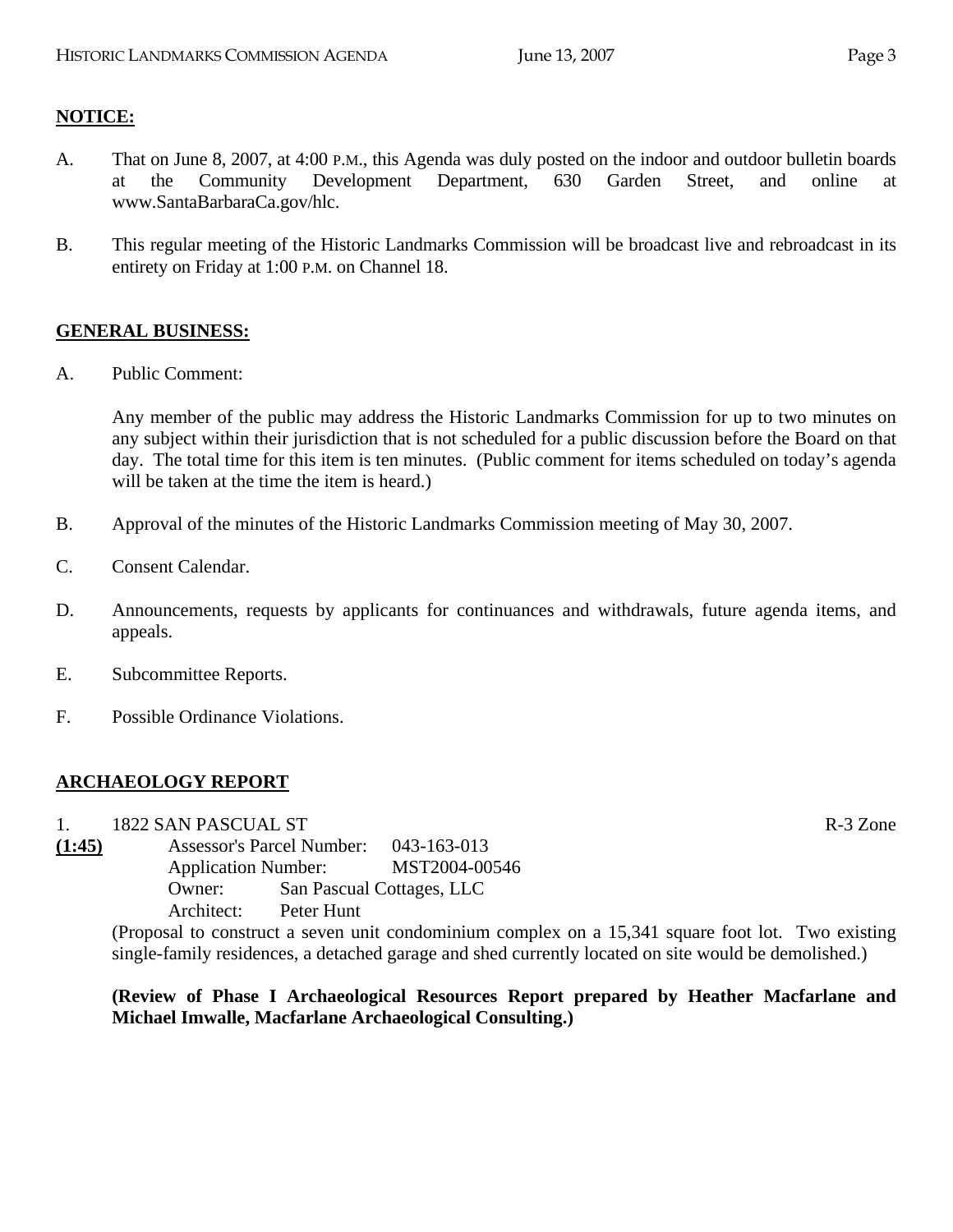# **ARCHAEOLOGY REPORT**

2. 125 S CALLE CÉSAR CHÁVEZ M-1/SD-3 Zone **(1:50)** Assessor's Parcel Number: 017-113-029 Application Number: MST2007-00274 Owner: Redevelopment Agency of the City of Santa Barbara Applicant: Renee Brooke (Request for review of a Phase I Archaeological Resources Report for future development of the site,

which at this time is unknown.)

**(Review of Phase I Archaeological Resources Report prepared by Heather Macfarlane, Macfarlane Archaeological Consultants.)** 

# **ARCHAEOLOGY REPORT**

#### 3. 101 GARDEN ST HRC-2/SP-2/SD-3 Zone

**(1:55)** Assessor's Parcel Number: 017-630-018 Application Number: MST2006-00210 Owner: Wright Partners Agents: Suzanne Elledge and Trish Allen Architect: Peikert Group Architects Architect: Lenvik & Minor

> (This case is for the Master Plan which implements the specific plan for the Paseo de la Playa project (Wright property). Three individual sites are included: Site 1 includes 91 residential condominiums in two- and three-story buildings over podium parking for 187 cars; Site 2 includes 16 affordable residential apartments in a three-story building with 12 garage parking spaces below; and, Site 3 includes a 45,125 square foot commercial building with a manager's residential unit and a surface parking lot for 142 cars. Laguna Channel runs along the east side of this site.)

#### **(Review of Phase I Archaeological Resources Report prepared by Applied EarthWorks, Inc.)**

# **ARCHAEOLOGY REPORT**

4. 520 W FIGUEROA ST

**(2:00)** Assessor's Parcel Number: 039-202-011 Application Number: MST2006-00394 Owner: Baltadano Family Trust Applicant: Pedro Baltadano Designer: Thomas Morrison

(Proposal to construct a two-story, three-unit residential condominium project. Each new unit would be approximately 1,400 square feet with three bedrooms and have an attached 420 square foot two-car garage. The existing 1,473 square foot single-family residence on the 7,550 square foot parcel would be demolished.)

# **(Review of Phase I Archaeological Resources Report prepared by Western Points Archaeology.)**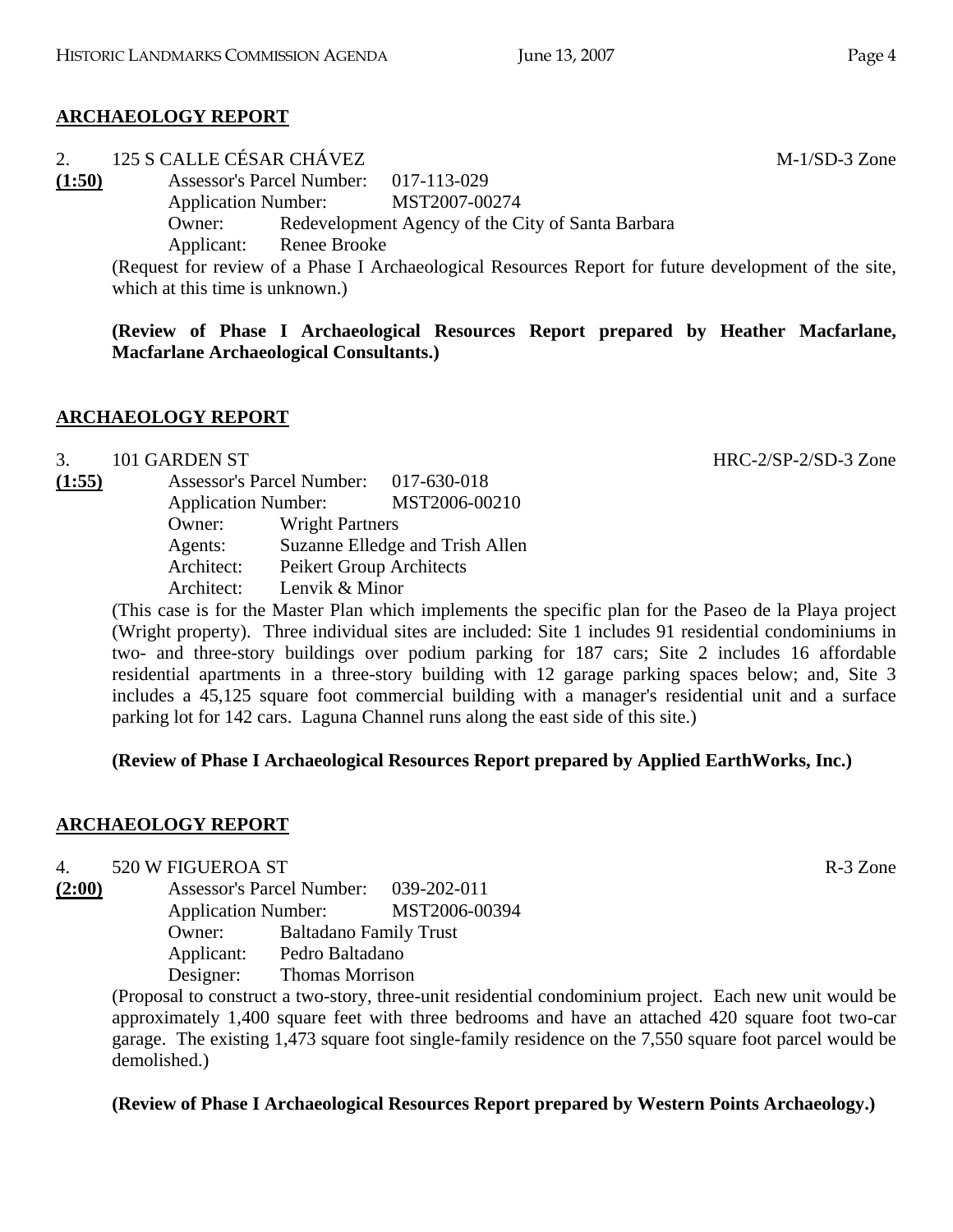# **RECONSIDERATION HEARING**

| 5.     | 320 E VICTORIA ST |                                    |                                       | R-3 Zone |
|--------|-------------------|------------------------------------|---------------------------------------|----------|
| (2:05) |                   |                                    | Assessor's Parcel Number: 029-131-005 |          |
|        |                   |                                    | Application Number: MST2004-00511     |          |
|        |                   | <b>Owner:</b> Victoria Garden Mews |                                       |          |
|        |                   | Architect: Dennis Thompson         |                                       |          |

(This is a second revision of the project description. Proposal to retain the front two-story portion of an existing single-family residence, add a new porch at the street facade, remove the one-story portion at the rear of the house, and add a new two-story addition. Also proposed is to demolish an existing storage shed and garages at the rear of the property and construct three new residential units with four attached two-car garages accessed from the public alley. The new units are proposed to vary between 1,000 and 1,800 square feet each and total approximately 6,931 net square feet, including the new garages. Solar panels are proposed to be installed on both residential buildings.)

# **(To revise previous motion for partial Preliminary approval.)**

# **PRELIMINARY REVIEW**

- 6. 320 E VICTORIA ST R-3 Zone
- **(2:10)** Assessor's Parcel Number: 029-131-005 Application Number: MST2004-00511 Owner: Victoria Garden Mews

Architect: Dennis Thompson

(This is a second revision of the project description. Proposal to retain the front two-story portion of an existing single-family residence, add a new porch at the street facade, remove the one-story portion at the rear of the house, and add a new two-story addition. Also proposed is to demolish an existing storage shed and garages at the rear of the property and construct three new residential units with four attached two-car garages accessed from the public alley. The new units are proposed to vary between 1,000 and 1,800 square feet each and total approximately 6,931 net square feet, including the new garages. Solar panels are proposed to be installed on both residential buildings.)

# **(Preliminary Approval of the project is requested.)**

# **(PROJECT REQUIRES COMPLIANCE WITH STAFF HEARING OFFICER RESOLUTION NO. 009-07.)**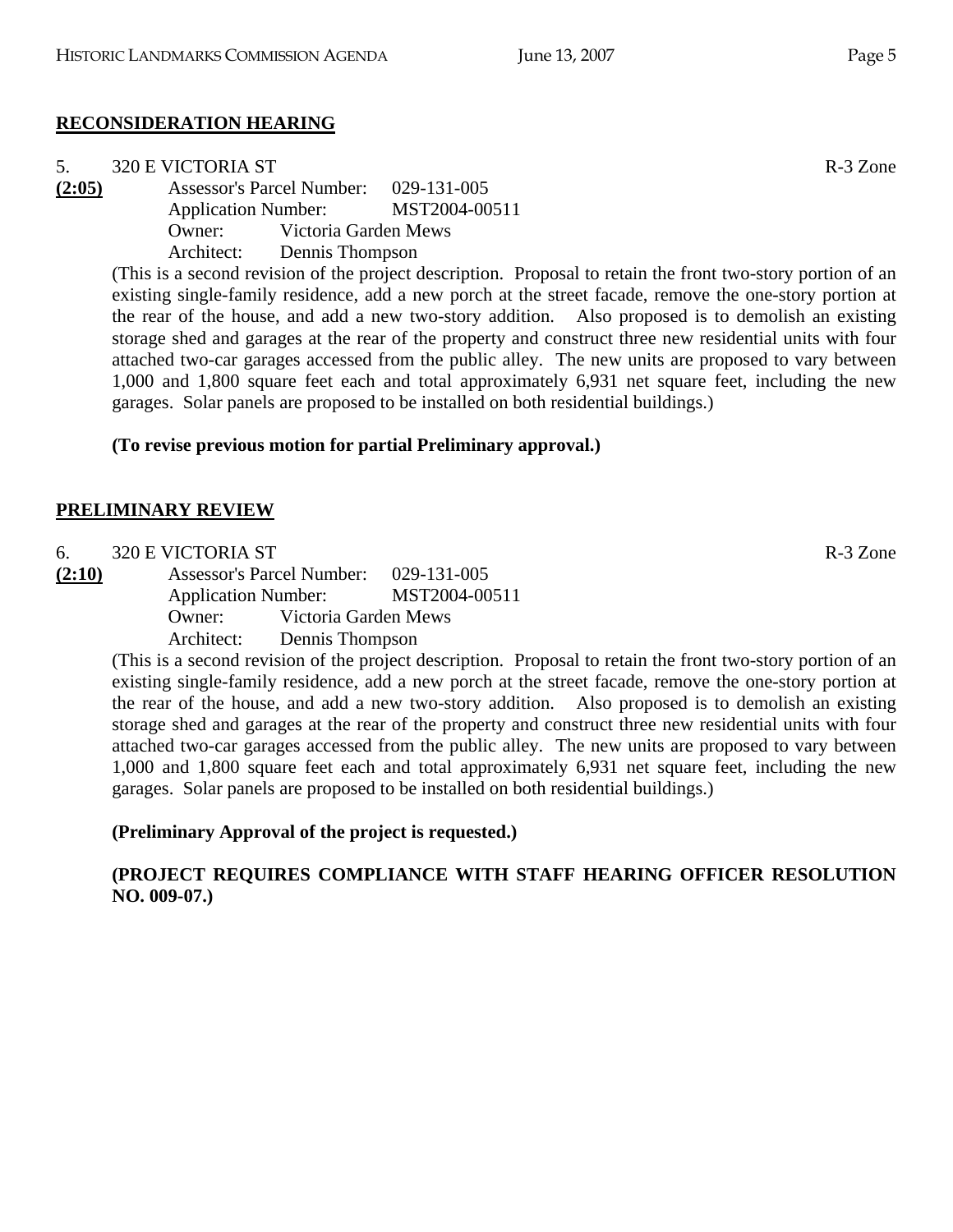## **DISCUSSION ITEM**

| 7.     | <b>35 STATE ST</b>               |                                    |
|--------|----------------------------------|------------------------------------|
| (2:35) | <b>Assessor's Parcel Number:</b> | 033-102-004                        |
|        | <b>Application Number:</b>       | MST97-00357                        |
|        | Applicant:                       | MF Santa Barbara, LLC              |
|        | Agent:                           | Stonecreek LLC/Adventure Studios   |
|        | Agent:                           | Ken Marshall                       |
|        | Architect:                       | Doug Singletary                    |
|        |                                  | Landscape Architect: Philip Suding |
|        | Engineer:                        | Patrick Gibson & Bryan Mayeda      |
|        | Engineer:                        | Penfield & Smith Engineers, Inc.   |
|        | <b>Business Name:</b>            | <b>Ritz-Carlton Club</b>           |

(Proposal for the Ritz-Carlton Club involving the private redevelopment of portions of three blocks of properties located at 22-120 State Street, 15 East Mason Street, 125 State Street, and the State Street right-of-way between Mission Creek and the Union Pacific Railroad right-of-way.)

#### **(Presentation to introduce new project team.)**

#### **HISTORIC STRUCTURES REPORT**

8. 1214 STATE ST C-2 Zone

| (2:50) | <b>Assessor's Parcel Number:</b> | 039-183-019                              |
|--------|----------------------------------|------------------------------------------|
|        | <b>Application Number:</b>       | MST2004-00005                            |
|        | Owner:                           | Santa Barbara Center for Performing Arts |
|        | Architect:                       | Phillips, Metsch, Sweeney & Moore        |
|        | <b>Business Name:</b>            | Granada Theatre                          |

(This structure is on the City's List of Potential Historic Resources "Granada Theatre and offices." The proposed project involves the partial rehabilitation of and modifications to the Granada Theatre, including an addition of 13,360 square feet. Of the 13,360 square feet proposed, 6,634 square feet would be added to the building's footprint. The existing dressing rooms on the north side of the theater would be rebuilt with a 99 foot long, five foot wide and 60 foot high addition to accommodate stage space, exiting, storage, and equipment, as well as a fully accessible dressing room and toilet. An 80 foot long, 10 foot wide and 78 foot high addition to the east side of the theater would provide more stage space and meet stage rigging needs. The south side addition, which is 100 feet long, eight feet wide and 36 feet high, would accommodate access ramps inside the building. The remaining 6,700 square feet would be for the construction of a basement level to provide dressing rooms for the performers. One of the existing ground floor storefronts adjacent to the theater's entrance would be utilized as the theater's ticketing area. Space in the Granada tower at the second floor would also be utilized for the theater's second floor lobby area.)

**(Review of Letter Addendum to Historic Structures/Sites Report focused on the marquee restoration, prepared by Alexandra C. Cole, Preservation Planning Associates.)** 

HRC-2/SD-3 Zone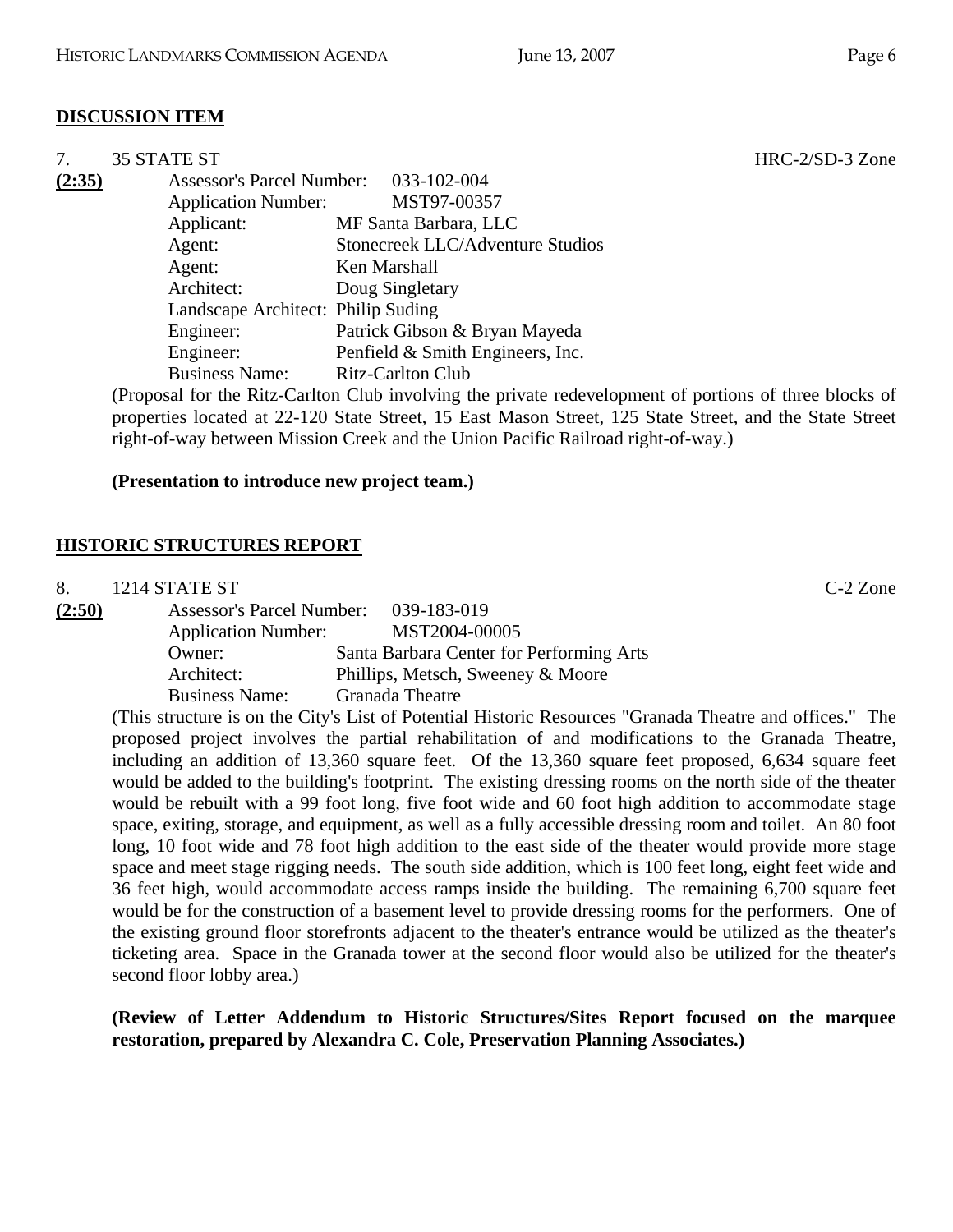| 9.     | 1214 STATE ST                         |                                                                                                          | $C-2$ Zone |
|--------|---------------------------------------|----------------------------------------------------------------------------------------------------------|------------|
| (2:55) | Assessor's Parcel Number: 039-183-019 |                                                                                                          |            |
|        | <b>Application Number:</b>            | MST2004-00005                                                                                            |            |
|        | Owner:                                | Santa Barbara Center for Performing Arts                                                                 |            |
|        | Architect:                            | Phillips, Metsch, Sweeney & Moore                                                                        |            |
|        | <b>Business Name:</b>                 | <b>Granada Theatre</b>                                                                                   |            |
|        |                                       | (This structure is on the City's List of Potential Historic Resources "Granada Theatre and offices." The |            |

da Theatre and offices." The proposed project involves the partial rehabilitation of and modifications to the Granada Theatre, including an addition of 13,360 square feet. Of the 13,360 square feet proposed, 6,634 square feet would be added to the building's footprint. The existing dressing rooms on the north side of the theater would be rebuilt with a 99 foot long, five foot wide and 60 foot high addition to accommodate stage space, exiting, storage, and equipment, as well as a fully accessible dressing room and toilet. An 80 foot long, 10 foot wide and 78 foot high addition to the east side of the theater would provide more stage space and meet stage rigging needs. The south side addition, which is 100 feet long, eight feet wide and 36 feet high, would accommodate access ramps inside the building. The remaining 6,700 square feet would be for the construction of a basement level to provide dressing rooms for the performers. One of the existing ground floor storefronts adjacent to the theater's entrance would be utilized as the theater's ticketing area. Space in the Granada tower at the second floor would also be utilized for the theater's second floor lobby area.)

#### **(Continued Review After Final of marquee design.)**

## **(PROJECT REQUIRES HISTORIC RESOURCE FINDINGS AND COMPLIANCE WITH PLANNING COMMISSION RESOLUTION NO. 049-04.)**

#### **CONCEPT REVIEW - NEW**

- 10. 1022 LAGUNA ST R-3 Zone
- **(3:15)** Assessor's Parcel Number: 029-222-022 Application Number: MST2006-00269 Owner: David S. and Laura M. Correia Architect: Murray Duncan Architects

(Proposal to demolish an existing 1,025 square foot residence and 300 square foot accessory structure and to construct a new 7,349 net square foot, three-story, two-unit residential condominium development with a rooftop deck on a 5,030 square foot lot. The project will include four covered parking spaces on the ground level. Staff Hearing Officer approval will be required for the Tentative Subdivision Map, the Condominium Development, and two Zoning Modifications for encroaching into the front and interior yard setbacks.)

## **(PROJECT REQUIRES ENVIRONMENTAL ASSESSMENT AND STAFF HEARING OFFICER APPROVAL OF A TENTATIVE SUBDIVISION MAP, THE CONDOMINIUM DEVELOPMENT, AND TWO ZONING MODIFICATIONS.)**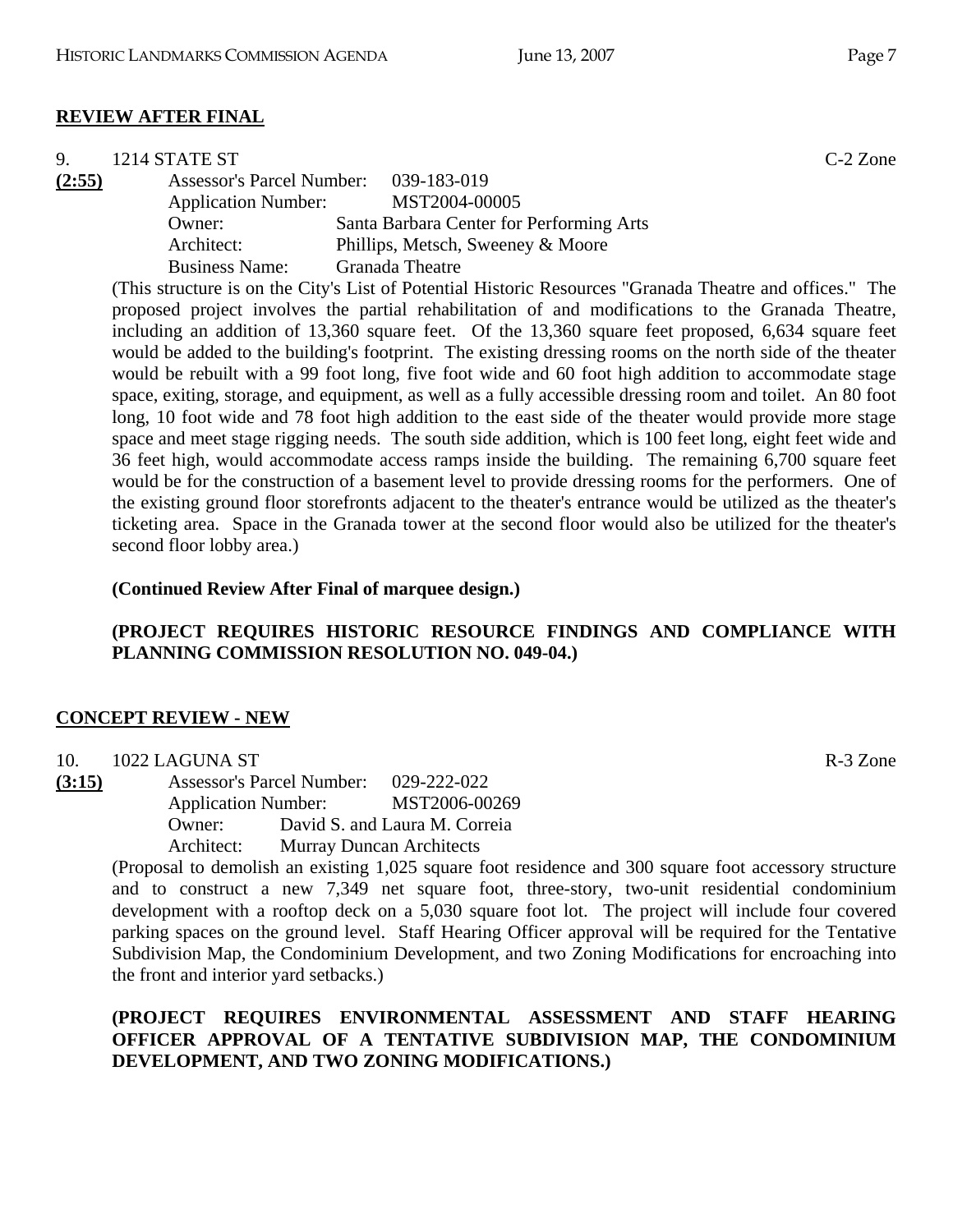# **CONCEPT REVIEW - CONTINUED**

|        | 11. $911$ LAGUNA ST |            |                                       | $C-2$ Zone |
|--------|---------------------|------------|---------------------------------------|------------|
| (3:40) |                     |            | Assessor's Parcel Number: 029-301-012 |            |
|        |                     |            | Application Number: MST2007-00210     |            |
|        | Owner:              |            | Mr. and Mrs. Nick Tomkins             |            |
|        | Architect:          | Ray Ketzel |                                       |            |

(Proposal to demolish two single-family residences totaling 1,676 square feet and construct a new, three-story, single-family residence of 3,374 net square feet including a 287 square foot basement mechanical room, a 273 square soot attached garage and a 228 square foot carport. The project will require overall site grading of 260 cubic yards. Zoning modifications are requested for the proposed garage to encroach into the front and interior yard setbacks, the proposed carport to encroach into the front yard setback, for portions of the second floor roof to encroach into the interior yard setback, and for the third floor to encroach into the interior yard setback. The proposal has a floor-to-lot area ratio of .67 on this commercially-zoned, 5,031 square foot parcel.)

## **(Second Concept Review.)**

# **(COMMENTS ONLY; PROJECT REQUIRES ENVIRONMENTAL ASSESSMENT AND STAFF HEARING OFFICER APPROVAL OF ZONING MODIFICATIONS.)**

## **FINAL REVIEW**

| 12.    | 1137 STATE ST                    |                                       | $C-2$ Zone |
|--------|----------------------------------|---------------------------------------|------------|
| (4:00) | <b>Assessor's Parcel Number:</b> | 039-231-037                           |            |
|        | <b>Application Number:</b>       | MST2007-00049                         |            |
|        | Owner:                           | 1129 State Street Limited Partnership |            |
|        | Applicant:                       | Glen Morris                           |            |
|        | <b>Business Name:</b>            | Old Navy (Formerly Copeland's)        |            |
|        | Applicant:                       | Carole Denardo                        |            |

(This building is on the California Inventory of Historic Resources and the City's List of Potential Historic Resources: "San Marcos Court Building." Proposal for a new storefront on an existing commercial building on an approximately 52,000 square foot parcel.)

# **(Final Approval of the project is requested.)**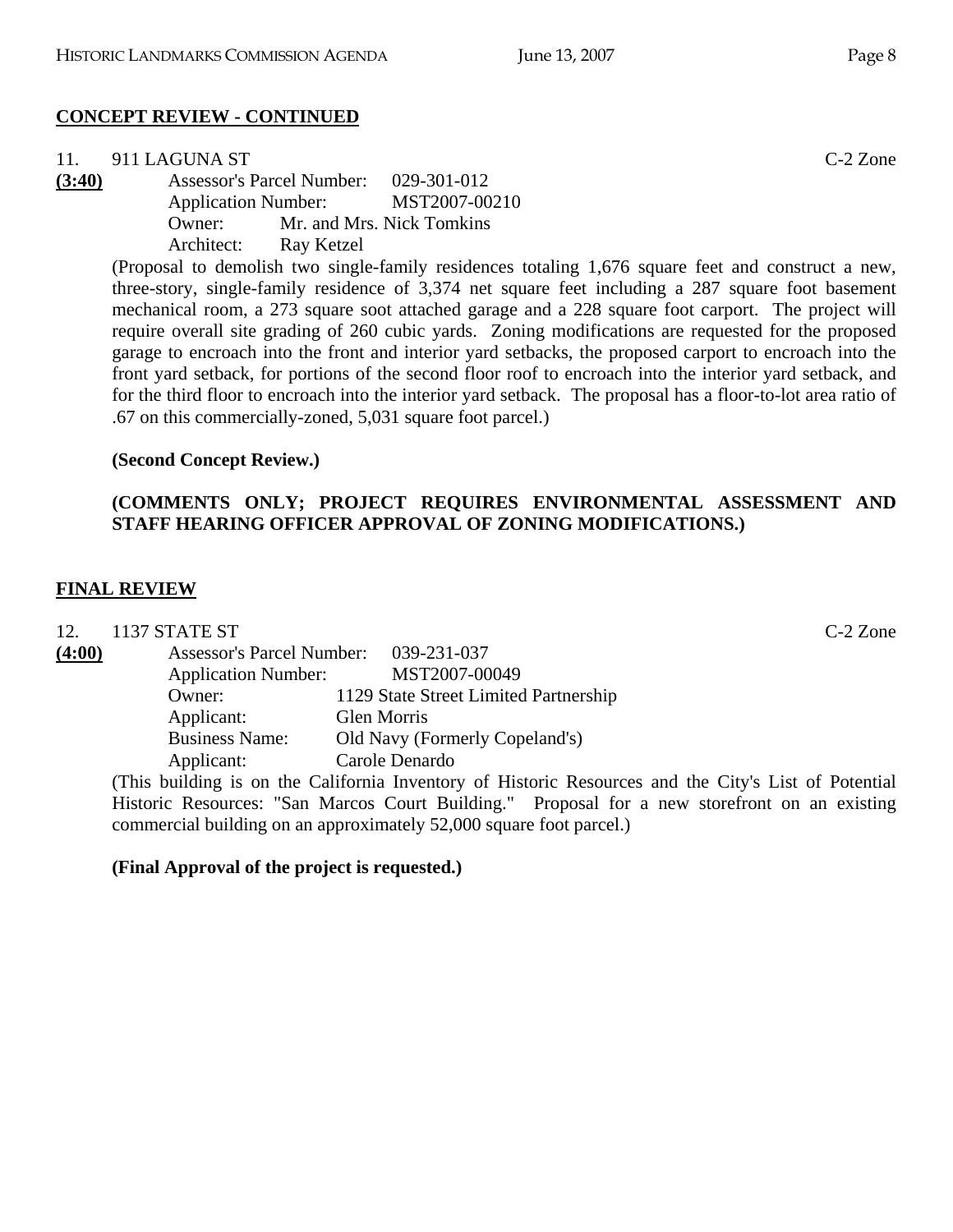# **CONCEPT REVIEW - NEW**

| 13.    | 651 PASEO NUEVO            |                                                                                                       | $C-2$ Zone |
|--------|----------------------------|-------------------------------------------------------------------------------------------------------|------------|
| (4:15) |                            | Assessor's Parcel Number: 037-400-002                                                                 |            |
|        | <b>Application Number:</b> | MST2007-00292                                                                                         |            |
|        | Owner:                     | Santa Barbara Redevelopment Agency                                                                    |            |
|        | Applicant:                 | <b>Glen Morris</b>                                                                                    |            |
|        | <b>Business Name:</b>      | Paseo Nuevo                                                                                           |            |
|        |                            | (Proposal to change all incandescent light bulbs throughout the Paseo Nuevo complex to compact        |            |
|        |                            | fluorescent bulbs in 46 existing wrought iron and glass "Wynona" wall mounted and free standing light |            |

**PRELIMINARY REVIEW**

fixtures.)

14. 1710 MIRA VISTA AVE E-1 Zone **(4:35)** Assessor's Parcel Number: 019-090-015 Application Number: MST2007-00014 Owner: Christine Mclaughlin Applicant: Vadim Hsu Contractor: Douglas Dafoe

(This structure is on the City's List of Potential Historic Resources. Proposal for a new swimming pool and a 313 square foot cabana structure on a 16,094 square foot parcel currently developed with an existing single-family residence. Zoning modifications are requested to allow the cabana to encroach into the front yard setback and to be located in the remaining front yard. This application includes abatement of ENF2007-00139 for over-height hedges.)

## **(PROJECT REQUIRES COMPLIANCE WITH STAFF HEARING OFFICER RESOLUTION NO. 041-07.)**

# **\*\* BREAK SCHEDULED FROM 4:50 P.M. TO 5:00 P.M. \*\***

# **IN-PROGRESS REVIEW**

15. 1722 STATE ST C-2/R-1 Zone

**(5:00)** Assessor's Parcel Number: 027-102-021 Application Number: MST2005-00455 Owner: 1722 State Street Investors, LLC Applicant: Howard Gross/1722 State St. Investors, LLC Architect: Jan Hochhauser

(Proposal for a three-story commercial mixed-use development consisting of twelve residential condominium units with approximately 10,000 square feet of commercial development. The residential units would consist of four 3-bedroom units, six 2-bedroom units, and two 1-bedroom units. In accordance with the Inclusionary Housing Ordinance, one 2-bedroom and one 1-bedroom residential unit would be affordable. Parking to accommodate 50 to 60 cars will be located in a subterranean parking garage. The existing 7,500 square foot commercial structure on this 28,875 square foot lot will be demolished as part of this proposal.)